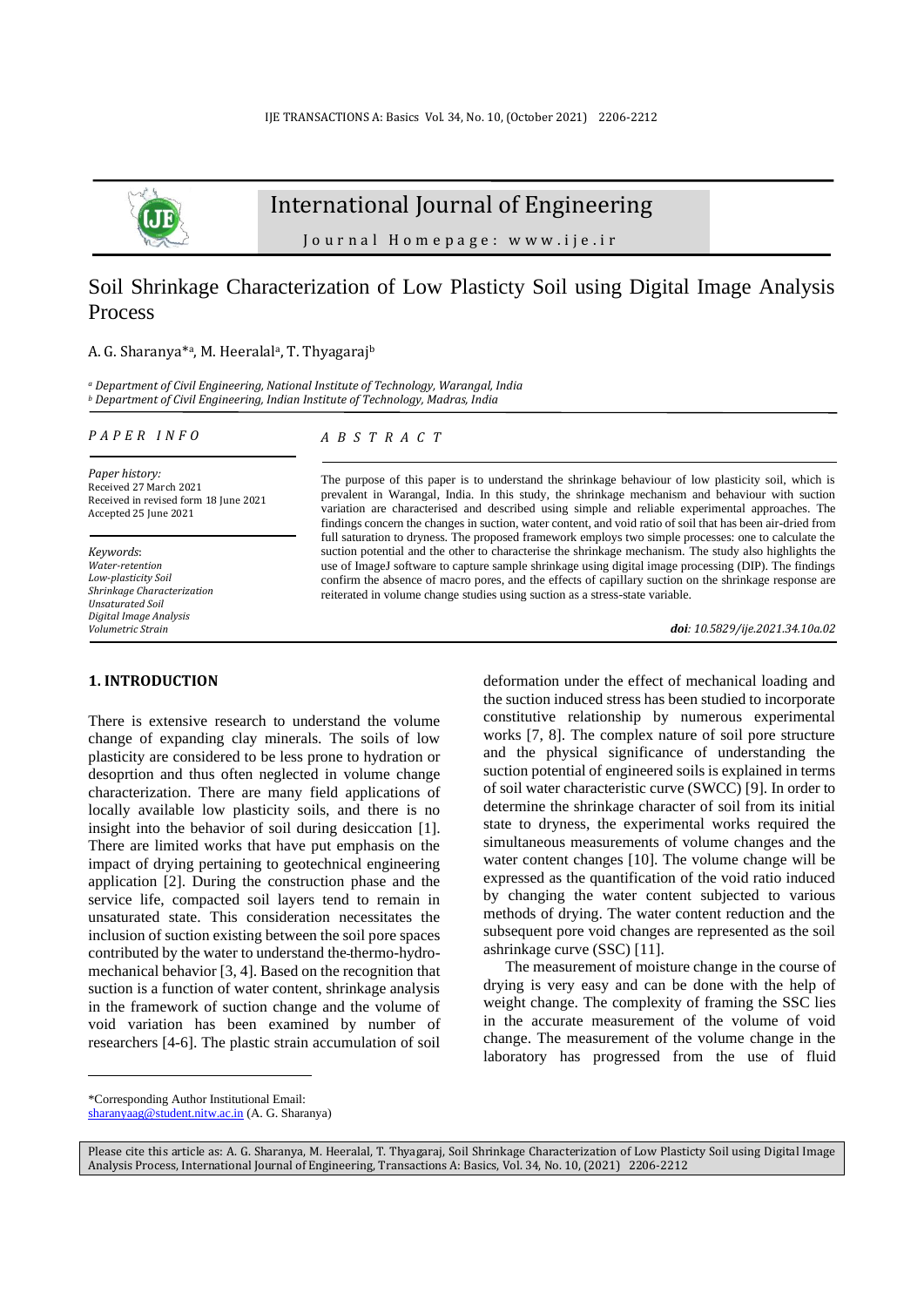displacement method with various types of fluids to the advanced method of 3D modeling using photogrammetric techniques.

The use of direct methods such as water or mercury displacement, saran resin coating, use of kerdane oil, toluene coating, rubber balloon method and flexible tape or Vernier caliper to measure the dimensional change has been widely studied [12, 13]. All these procedures have been applied primarily on soil samples obtained as clods. It has been observed that all these methods are applicable largely to sample in natural moisture conditions. The mercury displacement method and use of resins recommended in literature seems to be hazardous to health. The direct methods also possess numerous inaccuracies in the volume measurements due to the likelihood of loss of sample during coating or immersions [14].

The non-contact measurement techniques includes the use of displacement transducers [15], laser sensors [16], digital imaging with high-resolution cameras [17, 18] particle image velocimetry (PIV) technique [19] and photogrammetric technique with pin-hole cameras [20, 21]. All these techniques appear to be more sophisticated and necessitate the knowledge of coding, 3D modeling, and simultaneous use of multiple softwares to process the 3D models. Though there exists very limited research that discusses the application of non-contact techniques, they have gained attention with respect to slurry and compacted samples prone to cracking by desiccation [22]. Among these non-contact volumetric strain measurement methods, digital imaging technique which uses hand-operated digital cameras and open-source softwares such as *'ImageJ', 'Scion image'* [21-23] provides reliable results and practicable for soils that are not highly prone to volume change placed under lightly loaded structures. The soil profiles in temperate zone can be more precisely using the high-end sophisticated photogrammetric technique whereas soils prevailing in tropic zone can be studied with digital imaging process.

This work focusses on quantifying the shrinkage behavior of low plasticity in the Warangal district of India is characterized by the pore volume change. The experimental procedure aims at determining the suction potential and shrinkage induced change in the volume of voids. The study utilizes a chilled mirror hygrometer (model WP4-T Dewpoint PotentioMeter) for suction measurement and digital image analysis process for capturing the diametrical change of the drying sample. The initially saturated state is found to be an ideal approach as low plasticity soil is devoid to lesser volume change in the partially saturated condition. This initial condition is expected to simulate the worst moisture variation. The vertical deformation is measured using the caliper and the combined dimensional change is used for computation of volume. The proposed approach used in this study is rather simple and efficient in contrast to the

existing procedures that required expertized assistance. This paper does not discuss the comparison of the proposed practice with other routine fluid displacement methods or photogrammetric approaches. The mechanism of shrinkage is highlighted with the use of the DIP under the framework of unsaturated soil mechanics principles.

# **2. EXPERIMENTAL DETAILS**

**2. 1. Materials and Specimen Preparation** The soil was mixed with distilled water and placed in airtight press bags to reach equilibrium for 24 hours. The mellowed soil was statically compacted to thickness of 20mm and diameter 70mm such that dry unit weight is 17.12 kN/m<sup>3</sup> . The specimen for measuring suction was extracted for a of size 30 mm diameter and 10 mm height using a dedicated metal ring (see Figure 1).

Secondly, to measure shrinkage potential, the dry so passing through 0.075mm IS sieve was mixed with water content excess to its liquid limit (LL) to obtain a slurry. The slurry was placed in a grease coated aluminum cup of diameter 42 mm and depth 10 mm. It was placed in the laboratory to simulate the evaporation by air-drying.

## **2. 2. Measurement**

## **2. 2. 1. Suction Potential** Dewpoint PotentioMeter (model WP4-T, Decagon Devices, USA)

| <b>TABLE 1.</b> Properties of soil sample |               |       |
|-------------------------------------------|---------------|-------|
| <b>Soil Property</b>                      | Unit          | Value |
| Liquid Limit                              | $\frac{0}{0}$ | 42    |
| Plastic Limit                             | $\frac{0}{0}$ | 31    |
| Plasticity Index                          | $\frac{0}{0}$ | 11    |
| Specific Gravity                          |               | 2.61  |
| Maximum dry unit weight                   | $kN/m^3$      | 17.12 |
| Optimum moisture content                  | $\frac{0}{0}$ | 15.5  |
| USCS                                      |               | CL    |



**Figure 1.** WP4-T Dewpoint PotentioMeter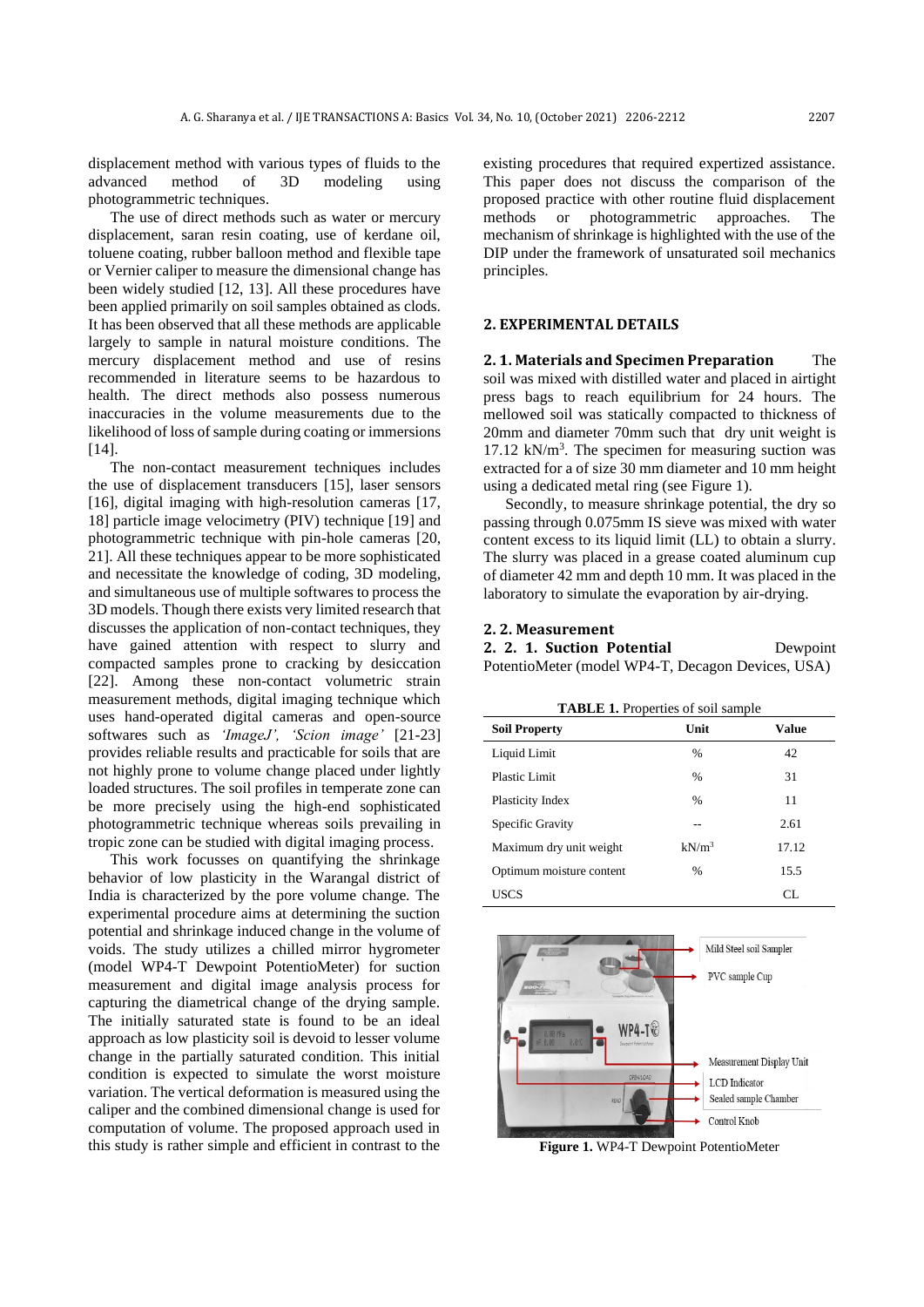(Figure 1) was used for the total suction measurement of the compacted specimen. The device measures the relative moisture of air above the soil sample in a sealed chamber and uses the principle of chilled mirror hygrometer. The accuracy is  $\pm 0.1$  MPa for measurements from 0 to -10 MPa and  $\pm 1\%$  for measurements from -10MPa to -300 MPa. The testing protocol followed as mentioned in ASTM D6836-16 [24]. The measurement takes time of about 5 -10 minutes and the instrument was operated at  $20 \pm 2^{\circ}$ C with their actual range of maximum 40°C. The SWCC is plotted by fitting the experimental data using the equation proposed by Fredlund and Xing [25] to obtain the complete curve.

$$
W(\psi) = W_s \left[ 1 - \frac{\ln\left(1 + \frac{\psi}{h_r}\right)}{\ln\left(1 + \frac{10^6}{h_r}\right)} \right] \left\langle \ln \left[ exp(1) + \left(\frac{\psi}{a_f}\right)^{n_f} \right] \right\rangle^{n_f}
$$
\n
$$
(1)
$$

In Equation (1) W  $(\psi)$  is the moisture content corresponding to suction value  $\psi$ , a<sub>f</sub>, n<sub>f</sub> & m<sub>f</sub> are fitting parameters and  $h_r$  is the residual suction in kilo-Pascal (kPa).

**2. 2. 2. Shrinkage Characterization** Shrinkage behavior was measured by allowing the slurry to dry placed open to the atmosphere exposed on its top surface. The research is limited to the examination of samples with sizes that are equivalent to those used in the mercury displacement method of shrinkage limit test. The other reason is that larger sizes may necessitate the use of highresolution cameras fixed in varying positions to capture complete soil behaviour. The shrinkage of the soil was recorded by still image capture technique at regular time intervals (Figure 2). The captured image was analyzed and processed using the *'ImageJ'* software to quantify the radial shrinkage.

The mass of the specimen was measured to an accuracy of 0.01g and terminated when the difference in the mass was almost negligible. The specimen was subjected to a drying regime by containing it in constant temperature facility to achieve a gradual decrease in water content. The thickness change was measured using Vernier calipers such that loss of sample is minimal.



**Figure 2.** Experimental set-up for digital imaging capture process

The image capturing was done only to capture the radial deformation of the drying sample with a concentration on the open-top face of the shrinkage dish. The soil shrinkage curve was plotted with gravimetric water content variation agreeing to the void ratio of tested specimen assuming constant volume condition and the curve was categorized based on the shrinkage phases exhibited. The experimental data of the void ratio corresponding to water content variation is fitted with the hyperbolic equation proposed by Fredlund et al. [26]. A non-linear least square algorithm with the fit Equation (2) was be used to fit the experimental data.

$$
e(w) = a_{sh} \left[ \frac{w^{c_{sh}}}{b_{sh}^{c_{sh}}} + 1 \right]^{1 \over c_{sh}} \tag{2}
$$

$$
\frac{a_{sh}}{b_{sh}} = \frac{c_s}{s} = \text{Constant}
$$
 (3)

where S represents the degree of saturation,  $G_s$  is the specific gravity of soil sample, ash is the minimum void ratio ( $e_{min}$ ),  $b_{sh}$  is the slope of the tangent line and  $c_{sh}$  is the curvature of shrinkage curve. Equation (3) is a constant for a specific soil which shows that on determining the minimum void ratio of the soil sample, the slope of the tangent drawn to the shrinkage curve can be obtained. The shrinkage curve parameter  $c_{sh}$  was determined by the consistency observed in the experimental study conducted by Fredlund et al. [26] based on the initial condition of the test sample (i.e. compacted, slurry or undisturbed). The c<sub>sh</sub> parameter for an initially slurry sample was determined as 25.31 with a standard deviation of  $\pm 25.41$ . In this study, to perform the fit, the  $c_{sh}$  value suggested by Fredlund method had found to be satisfying. To observe and quantify the radial shrinkage of the saturated slurry sample at net zero stress condition, 12 Megapixel (MP) camera was mounted in position as shown in Figure 2. The images were captured every 3 hours in the day time between 930 h to 1800 h for 5 days represented according to the military time system. The average maximum daily temperature in the course of the testing which lasted for 5 days was found to be 32.3℃. At the end of 5<sup>th</sup> day, the sample was placed in the oven maintained at 60 ℃ for 24h to determine the dry weight of the soil sample. Final weight and volume observations were used along with the observations made during the entire test period of 5 days. The processing of images captured through standard arrangement was processed further to obtain the radial variation which is discussed in detail in the next section.

**2. 2. 3. Digital Image Analysis** The

identification of the shrinkage response of saturated soil specimens subjected to desaturation is carried out by extracting the dimensional change information from the digital images captured. The captured images were processed further to acquire the required volumetric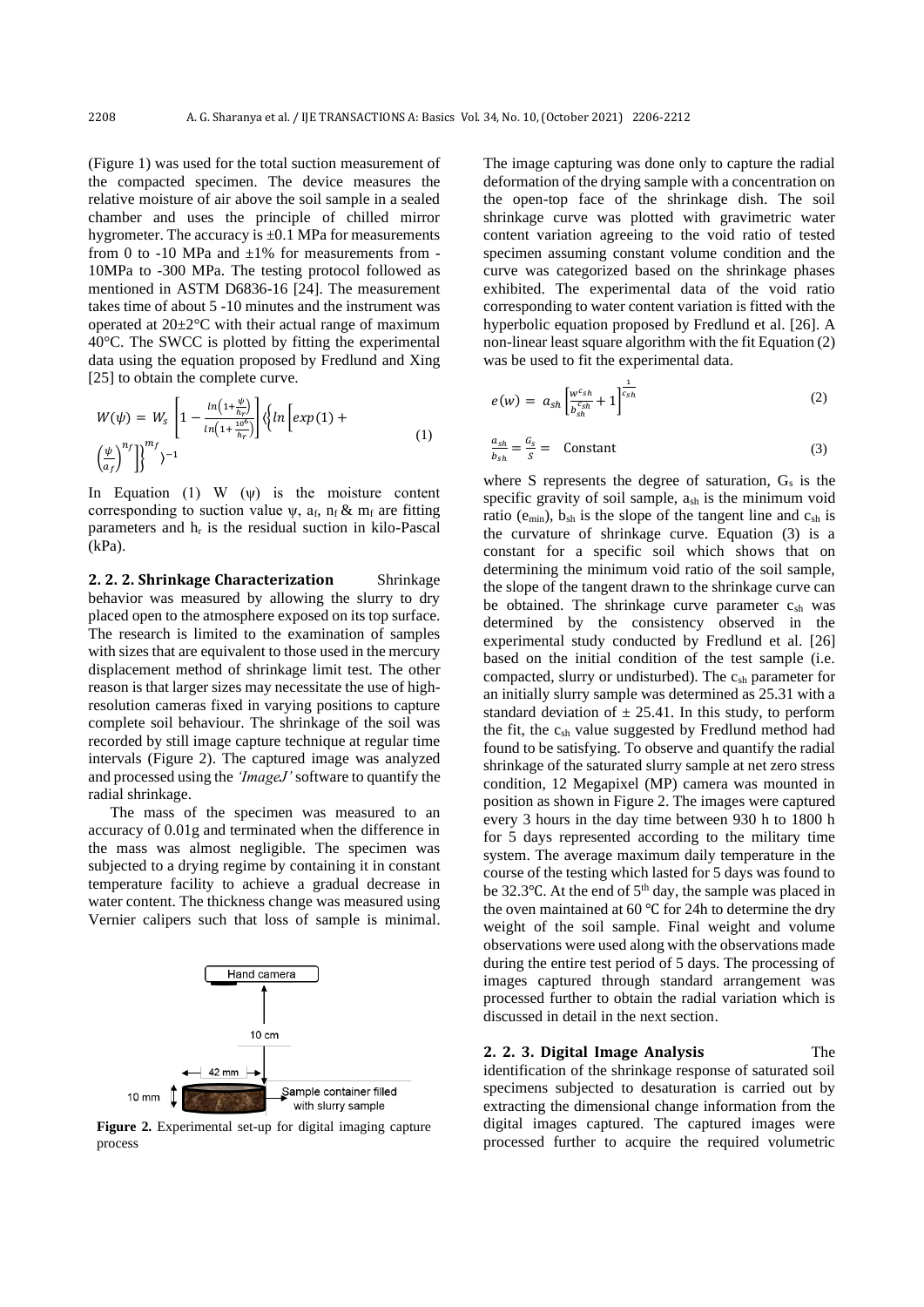change information of the shrinking soil sample. In this study, the qualitative, as well as quantitative characterization of the two-dimensional image, is done using the image processing software '*ImageJ 1.52a*' software developed at the University of Wisconsin. This software helps in spatial as well as grayscale calibration that makes it more reliable to measure distances and calculate area and pixel value by simulating real-time dimensional measurements. The threshold processing of the image will be followed up to segment it from 8-bit grayscale to an image of 2 colors, in general black and white based on the clustering concept.

#### **3. RESULT AND DISCUSSIONS**

The suction potential of soil in the desorption phase obtained from the Chilled mirror hygrometer was plotted against the corresponding gravimetric water content of the soil sample and represented as the SWCC as shown in Figure 3. The dataset obtained from the experiment was fit with Fredlund and Xing (F&X) model [25] which resulted in the air-entry value (AEV) of 220 kPa corresponding to a saturated water content of 18.82% and the residual water content value was obtained as 10.42 %.

The AEV represents the suction beyond which air starts receding into the pores of the sample and residual suction represents the region where further increase in suction will not result in reduction of water from the pores [27]. The F&X model was found to be the best fit for a comprehensive range of suction values and thus the model was chosen to fit the measured data to obtain the suction potential of soil specimen with varying water content. The volume change response of the specimen during testing was assumed to be nil as the dry density of the compacted specimen remained constant. The fit of the experimental data with Equation (1) was performed using the program "SWRC fit" which accomplishes nonlinear fitting [28]. As seen from the graph plotted in Figure 3, there is a negligible decrease of water content up to a



**Figure 3.** Soil water characteristic curve of test specimen

suction increase of about 220 kPa and this was an indication that constant water content was observed in the range of low suction. The results adhere to the understandings that there is restricted water flow from the intra-aggregate pore spaces which are typically a property of the adsorption water layer [29]. There was a gradual decrease in the water content retention behavior of soil with suction increase beyond the air entry value. The residual water content from the graph indicated that with a further increase in the suction potential, there was no variation in the retention water. This gave an indirect assessment of the pore size distribution of the compacted specimen thus the interrelation between the retention water and the pore size characterization became an important facet to be concerned. The inter-aggregate pore water held under capillary pressure was removed with a suction increase up to the residual value and beyond this, there was no water-volume loss.

The radial shrinkage of the saturated sample was studied by allowing the sample to air-drying in the laboratory ambiance. The mass of the sample experienced changes as the temperature was varying. The sample was initially placed open to the atmosphere subjected to an average maximum daily temperature of 33℃. When it was confirmed that sample mass reduction is in a lower range based on observations, as they were placed in a temperature controlled set-up under 60°C for about 24 h . The sample imaging began and continued till it was transferred to the oven for complete desaturation. After removal of the sample from the oven, the final imaging to confirm the radial deformation was captured. As the sample was placed in a confined container, the vertical variation of the sample dimension was obtained using the Vernier caliper, and owing to the small size of the sample, handling was relatively easier. The captured images were analyzed and processed as the threshold images using the *'ImageJ'* software as shown in Figures 4 and 5. The image processing was done by the cluster method of thresholding the grayscale image at an initial threshold value of 8-bit. It was ensured to provide adequate lighting and negligible glaring to capture digital still images such that good contrast existed between background and foreground. This condition helped in assuring the best effect of an 8-bit threshold limit to perform better for all the captured images. This method backed an inaccurate measurement of the dimensional variation observed in the sample due to shrinkage. This imaging technique was found to be more reliable when the sample is experiencing shrinkage without being accompanied by cracking. Thus for soils with less expansive mineralogical composition, this approach is highly recommended. There exist limited studies that have used this *'ImageJ'* software for volume determination of expansive soils subjected to wet-dry cycles of moisture variation and that needs further explicit research to confirm the reliability of this imaging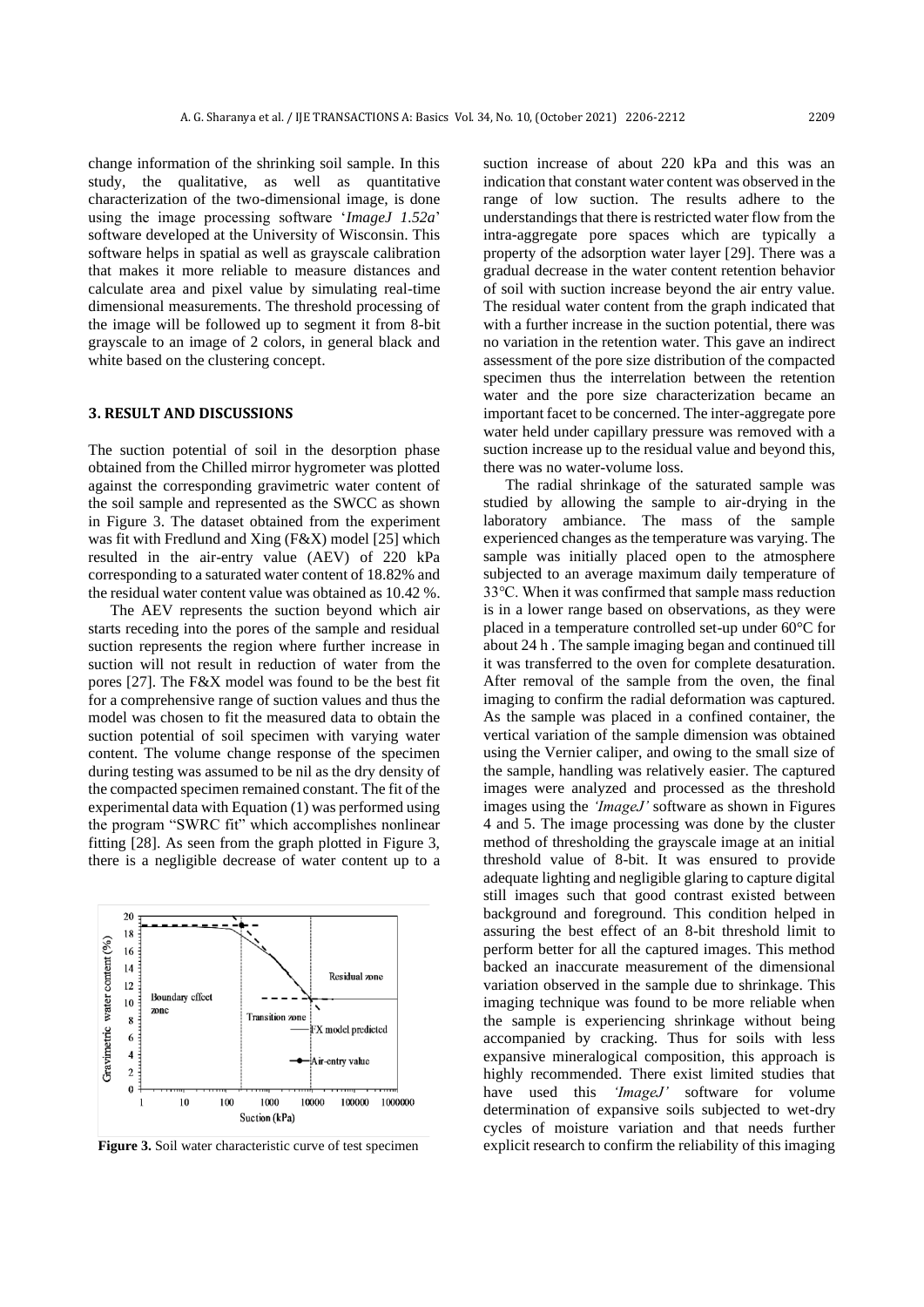

**Figure 4.** Sequence of image processing

technique [22]. The variation of radial shrinkage observed in the specimen was quantified to be 15% of the initial sample size.

The processed threshold image of the slurry sample subjected to drying regime as shown in Figure 5.

The average vertical shrinkage of the sample subjected to gradual evaporation was about 17%. Proportional or primary shrinkage of compacted soil specimens was calculated using Equation (4). The dominant proportional shrinkage phase of this soil sample as shown in Figure 6 was quantified to be about 13%. This shrinkage refers to the phase where the volume of water loss is equal to the volume of void change which is predominantly due to the loss of moisture from the soil macropore and this phase is generally linear.

$$
Primary Shrinkage, PS = \frac{(e_{is} - e_{ps})}{1 + e_{is}} \times 100
$$
\n(4)

where  $e_{is}$  and  $e_{ps}$  represent the void ratio at the initiation and end of primary shrinkage, respectively (see Figure 6). The plot was made using the variation of the water content measured from the mass variation of sample and the void ratio was calculated corresponding to the varying water content. The shrinkage curve was identified to be with no inflection point and the wetting and drying side maximum curvature. This indicates the absence of intra-aggregate pores thus there exists no adsorption suction phase in this soil. The lack of residual shrinkage phase which possesses the character of reduced void volume compared to the water volume loss is also observed. The fitting parameters used in Equation (3) were determined as  $a_{sh} = 0.91$ ,  $b_{sh} = 0.35$  and  $c_{sh} = 25.31$ using the graphical plot made for the experimental data. The fitted curve is a linear proportional shrinkage phase and it can be categorized as Type D (SSC with phase II shrinkage) and the results are similar reported by Peng



**Figure 5.** Threshold image of shrinkage from initial slurry state (White= soil solid)



**Figure 6.** Soil shrinkage curve (SSC) of the sample

and Horn [6]. The presence of negligible inter-aggregate pores was attributed as the reason for the absence of a structural shrinkage phase. The existence of organic matter and the absence of clay minerals is supposed to depict this behavior and this also indicated the variation of inter aggregate pores with the variation of suction and water content. The existence of zero shrinkage phase is observed to be due to the non-existence of hydration by solid particle surfaces or the exchangeable cations [4].

The test approach can also be utilised to analyse the shrinkage behaviour of samples prepared at various initial degrees of saturation, as confirmed with Figure 6. The results of this study are limited to samples that were air dried from saturated to dry state, and more research into the effect of drying-wetting cycles and varying temperatures on shrinkage behaviour is needed to gain a better understanding of the shrinkage mechanism.

#### **4. CONCLUSIONS**

This study emphasizes the use of principles of unsaturated soil mechanics to study the drying shrinkage behavior of low plasticity soil using advanced digital imaging processes. The following conclusions are observed from the study.

a. The volume change study based on total suction is identified as an ideal approach such that the suction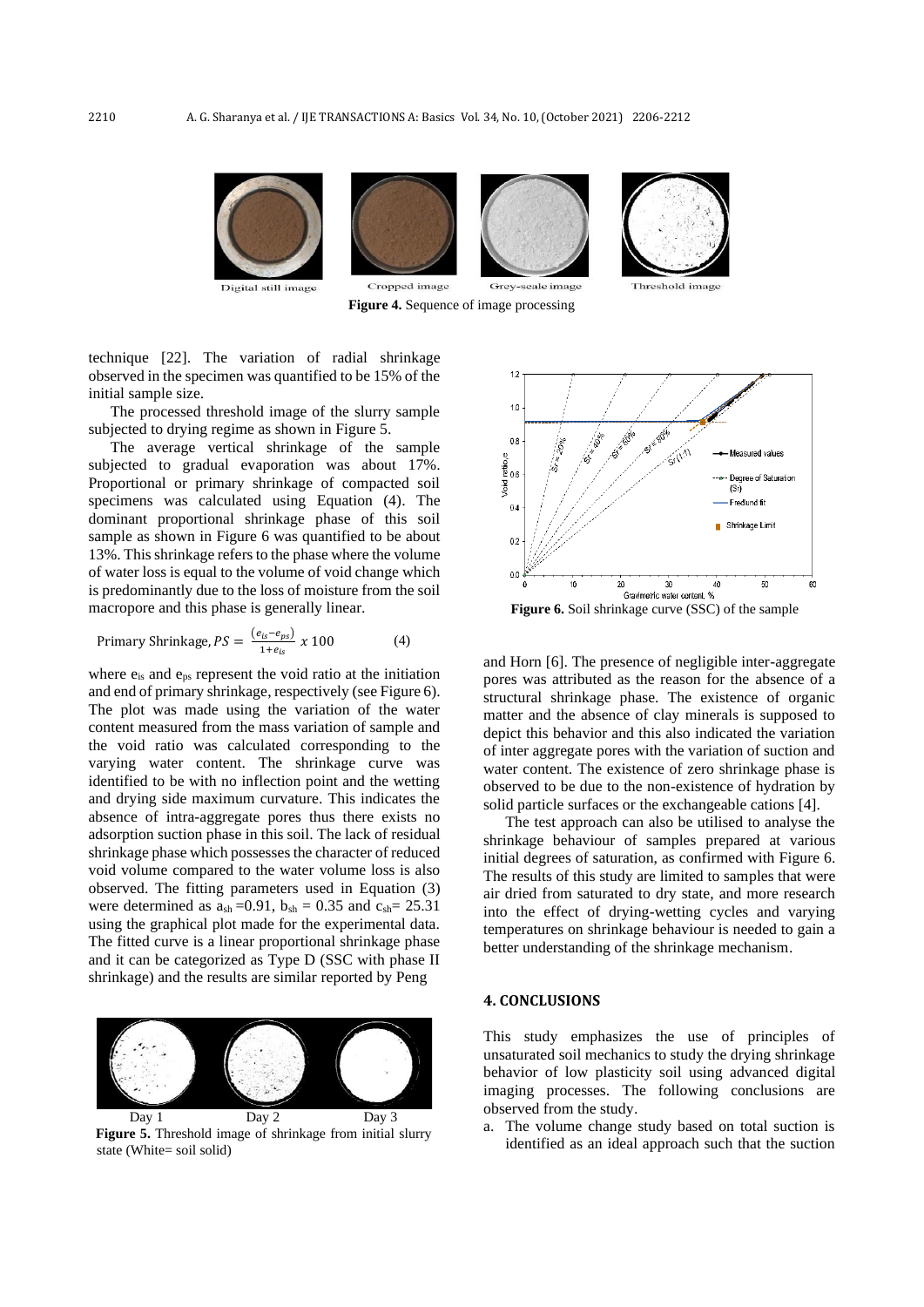pressure existing in both inter and intra aggregate pore space will be considered. The silty soil considered for study undergoes the desaturation from the capillary phase (dominated in the completely water-saturated scenario) to the zero shrinkage phase where there is the nonexistence of hydrate water on the particle surface as well as lack of hydration water via the exchangeable cations.

- b. The soil sample owing to its low plasticity, shows a proportional void volume change with respect to volume of water lost. This implies the absence of adsorption moisture range in the soil particle, but still an elaborate study on the wet-dry phase of moisture variation under a constant stress condition should be carried out to understand the volumetric changes. The crack initiation is restricted due to the confined small sample size used in this study and the effect of variation in area ratio of the sample should be considered for further study.
- c. The *'ImageJ'* software was used to carry out the digital image analysis process and the method is observed to be easier and reliable. The analysis of small-sized sample is encouraged for image analysis technique so as to avoid optical distortions. In case of large sample sizes and for the generation of 3D volume model, photogrammetric technique which uses the pin-hole cameras will be advantageous.

### **5. REFERENCES**

- 1. Yue, E., and Veenstra, J. N. "Prediction of active zone depth in Oklahoma using soil matric suction" *Journal of GeoEngineering*, Vol. 13, No. 1, (2018), 29-38. DOI: 10.6310/jog.201803\_13(1).3
- 2. Bore, T., Mishra, P. N., Schwing, M., Ribeiro, M., Wagner, N., and Scheuermann, A. "On Reconstructing the Soil Shrinkage Characteristic Curve by Dielectric Spectroscopy." *International Geoscience and Remote Sensing Symposium*, Institute of Electrical and Electronics Engineers Inc., (2019), 6205-6208. https://doi.org/10.1109/IGARSS.2019.8899153.
- 3. Chen, P., and Lu, N. "Generalized equation for soil shrinkage curve." *Journal of Geotechnical and Geoenvironmental Engineering*, Vol. 144, No. 8, (2018), 1-10. DOI: 10.1061/(ASCE)GT.1943-5606.0001889
- 4. Lu, N., and Dong, Y., "Correlation between soil-shrinkage curve and water-retention characteristics." *Journal of Geotechnical and Geoenvironmental Engineering*, Vol. 143, No. 9, (2017), 1- 11[. DOI: 10.1061/\(ASCE\)GT.1943-5606.0001741](https://doi.org/10.1061/(ASCE)GT.1943-5606.0001741)
- 5. Sadrnezhad. S. A., "Numerical solution for heave of expansive soil." *International Journal of Engineering*, Vol. 12, No. 1, (1999), 13-20.
- 6. Peng, Xinhua, and Horn, R. "Identifying six types of soil shrinkage curves from a large set of experimental data soil physics." *Soil Science Society of America Journal*, Vol. 77, No. 2, (2013), 372-381. DOI: 10.2136/sssaj2011.0422
- 7. Ahmed, A., Hossain, M. S., Khan, M. S., and Shishani, A. "Data Based Real Time Moisture Modeling in Unsaturated Expansive Subgrade" *Geotechnical Special Publication,* 2017-Novem (GSP 303), (2018), 158-167. DOI: 10.1061/9780784481707.017
- 8. Manimaran, A., Seenu, S., Ravichandran, P. "Stimulation Behaviour Study on Clay Treated with Ground Granulated Blast Slag and Groundnutshell Ash", International Journal of Engineering, Vol. 32, No. 5, (2019), 673-678.
- Janssen, D. J., and Dempsey, B. J. "Soil-moisture properties of subgrade soils", *Transportation Research Record*, (1981), 61-67. [DOI: 10.1016/0148-9062\(82\)91655-2](https://doi.org/10.1016/0148-9062(82)91655-2)
- 10. Fredlund, D. G., and Zhang, F. "Combination of shrinkage curve and soil-water characteristic curves for soils that undergo volume change as soil suction is increased" in 18th International Conference on Soil Mechanics and Geotechnical Engineering: Challenges and Innovations in Geotechnics*,* ICSMGE 2013, 2, (2013), 1109-1112.
- 11. Bensallam, S., Bahi, L., Ejjaaouani, H., and Shakhirev, V. "Shrinkage curve: Experimental study and modelling" *International Journal of Engineering, Transactions A: Basics*, Vol. 25, No. 3, (2012), 203-210.
- 12. Cornelis, W. M., Corluy, J., Medina, H., Díaz, J., Hartmann, R., Van Meirvenne, M., & Ruiz, M. E., "Measuring and modelling the soil shrinkage characteristic curve" *Geoderma*, Vol. 137, No. (1-2), (2006), 179-191. DOI: 10.1016/j.geoderma.2006.08.022
- 13. Pellissier, J. P., "Toluene and wax-freezing method of determining volumetric free swell" *Geotechnical Testing Journal*, Vol. 14, No. 3, (1991), 309-314. [DOI:](https://doi.org/10.1520/gtj10575j)  [10.1520/gtj10575j](https://doi.org/10.1520/gtj10575j)
- 14. Tunny, J., "The influence of Saran Resin coatings on swelling of natural soil clods" *Soil Science*, Vol. 109, No. 4, (1970), 254-256. [DOI: 10.1097/00010694-197004000-00010](https://doi.org/10.1097/00010694-197004000-00010)
- 15. Crescimanno, G., and Provenzano, G., "Soil shrinkage characteristic curve in clay soils: Measurement and prediction" *Soil Science Society of America Journal*, Vol. 63, No. 1, (1999), 25-32. DOI: 10.2136/sssaj1999.03615995006300010005x
- 16. Wong, J. M., Elwood, D., and Fredlund, D. G. "Use of a threedimensional scanner for shrinkage curve tests" *Canadian Geotechnical Journal,* Vol. 56, No. 4, (2019), 526-535. DOI: 10.1139/cgj-2017-0700
- 17. Bhadriraju, V., Puppala, A. J., Enayatpour, S., and Pathivada, S., "Digital Imaging Technique to Evaluate Shrinkage Strain Potentials of Fiber Reinforced Expansive Soils ", (2005), 1-12. *American Society of Civil Engineers* [DOI:](https://doi.org/10.1061/40785(164)22)  [10.1061/40785\(164\)22](https://doi.org/10.1061/40785(164)22)
- 18. Peng, X., Horn, R., Peth, S., and Smucker, A. "Quantification of soil shrinkage in 2D by digital image processing of soil surface", *Soil and Tillage Research*, Vol. 91, No. (1-2), (2006), 173-180. DOI: 10.1016/j.still.2005.12.012
- 19. White, D. J., Take, W. A., and Bolton, M. D., "Soil deformation measurement using particle image velocimetry (PIV) and photogrammetry", *Geotechnique*, Vol. 53, No. 7, (2003), 619- 631. DOI: 10.1680/geot.2003.53.7.619
- 20. Li, L., Zhang, X., and Li, P., "Evaluating a new method for simultaneous measurement of soil water retention and shrinkage curves", *Acta Geotechnica*, Vol. 14, No. 4, (2019), 1021-1035. DOI: 10.1007/s11440-018-0713-y
- 21. Upreti, K., and Leong, E. C., "Measurement of Soil Shrinkage Curve Using Photogrammetry", *Geotechnical Special Publication*, *2017*-*Novem* (GSP 303), (2018), 71-80. DOI: 10.1061/9780784481707.008
- 22. Julina, M., and Thyagaraj, T., "Determination of volumetric shrinkage of an expansive soil using digital camera images", *International Journal of Geotechnical Engineering*, 6362, (2018), 1-9. DOI: 10.1080/19386362.2018.1460961
- 23. Basson, M. S., and Ayothiraman, R., "Effect of human hair fiber reinforcement on shrinkage cracking potential of expansive clay", *Bulletin of Engineering Geology and the Environment*, Vol. 79, No. 4, (2020), 2159-2168. DOI: 10.1007/s10064-019-01685-x